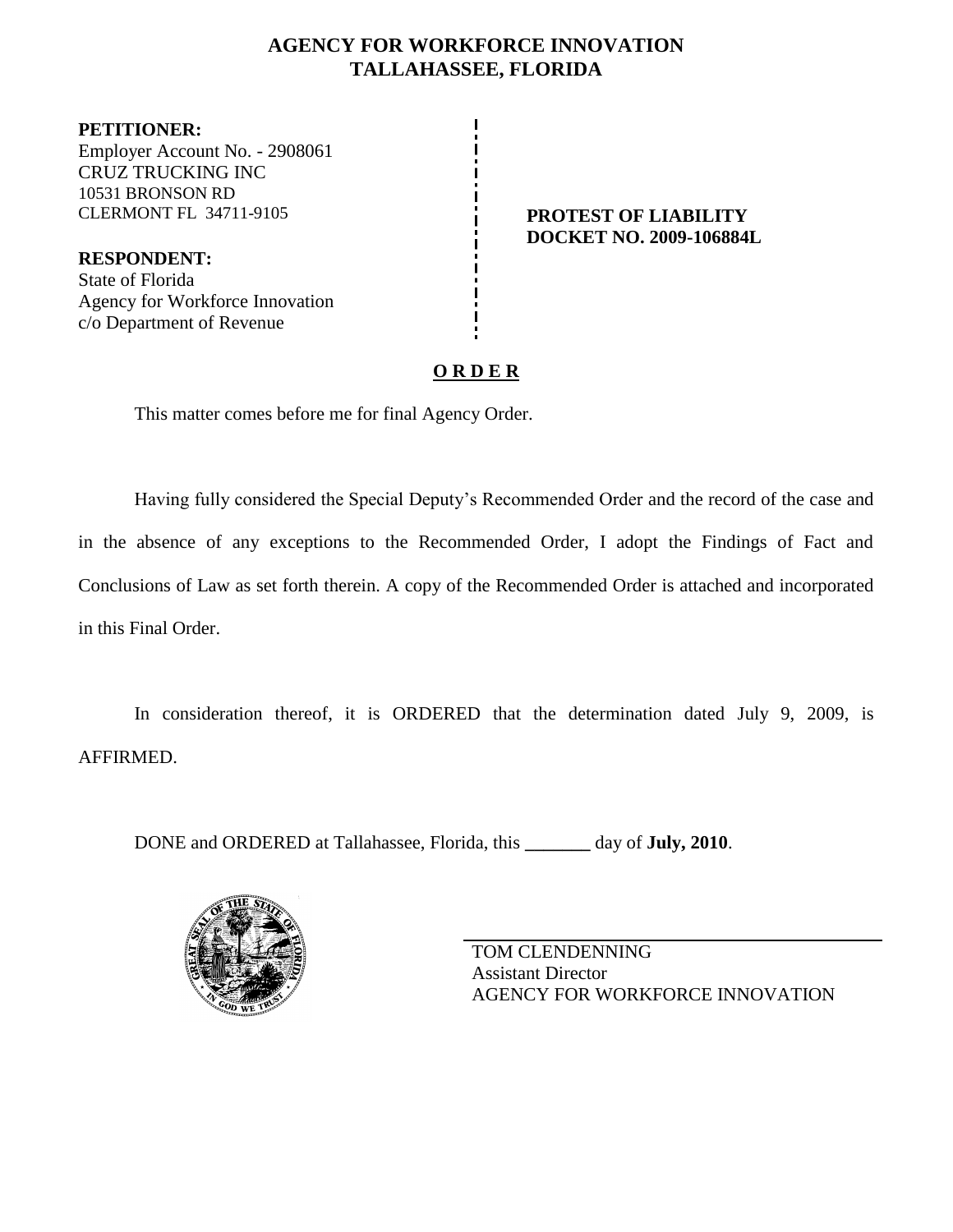# **AGENCY FOR WORKFORCE INNOVATION Unemployment Compensation Appeals**

MSC 346 Caldwell Building 107 East Madison Street Tallahassee FL 32399-4143

### **PETITIONER:**

Employer Account No. - 2908061 CRUZ TRUCKING INC 10531 BRONSON RD CLERMONT FL 34711-9105

> **PROTEST OF LIABILITY DOCKET NO. 2009-106884L**

#### **RESPONDENT:**

State of Florida Agency for Workforce Innovation c/o Department of Revenue

# **RECOMMENDED ORDER OF SPECIAL DEPUTY**

TO: Director, Unemployment Compensation Services Agency for Workforce Innovation

This matter comes before the undersigned Special Deputy pursuant to the Petitioner's protest of the Respondent's determination dated July 9, 2009.

After due notice to the parties, a telephone hearing was held on October 28, 2009. The Petitioner's Owner appeared and provided testimony at the hearing. The Joined Party appeared and provided testimony. A Tax Specialist appeared on behalf of the Respondent without providing testimony.

The record of the case, including the recording of the hearing and any exhibits submitted in evidence, is herewith transmitted. Proposed Findings of Fact and Conclusions of Law were not received.

#### **Issue:**

Whether services performed for the Petitioner by the Joined Party and other individuals as truck drivers constitute insured employment pursuant to Sections 443.036(19), 443.036(21); 443.1216, Florida Statutes, and if so, the effective date of the liability.

## **Findings of Fact:**

- 1. The Petitioner is a subchapter S corporation incorporated in 2000 for the purpose of hauling materials to job sites. The Petitioner reported only corporate officers as employees to the Florida Department of Revenue.
- 2. The Joined Party provided services as a truck driver for the Petitioner from 9/9/08 through 5/12/2009. The Petitioner did not consider the Joined Party to be an employee. The Petitioner had four or five individuals performing services as drivers at any given time.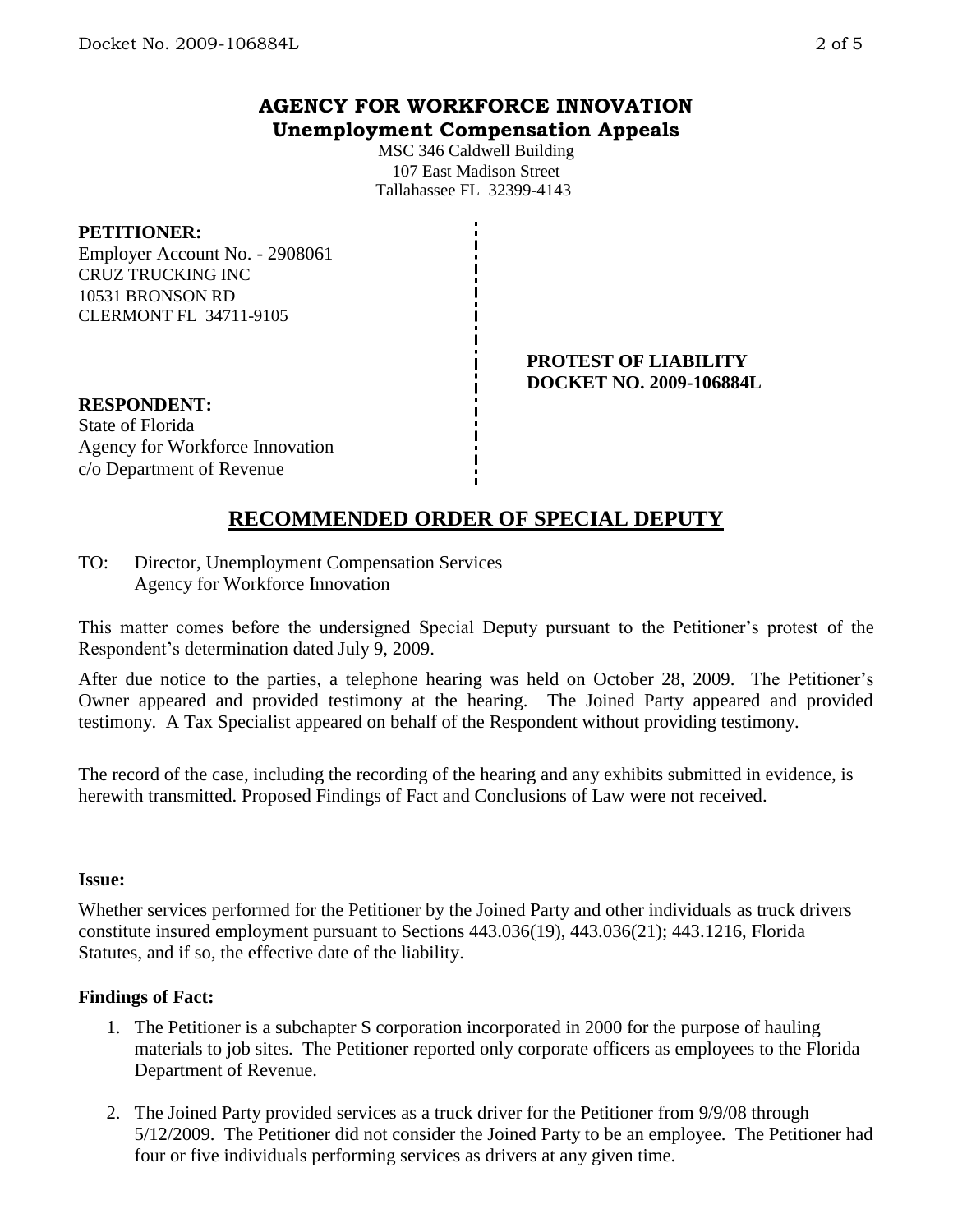- 3. The Petitioner was informed by a friend of the Joined Party that the Joined Party needed work. The Petitioner contacted the Joined Party to see if he wanted work.
- 4. The Joined Party was given training to familiarize him with the trucks used by the Petitioner.
- 5. The Petitioner would call the Joined Party and inform him of the work available. The Joined Party could refuse the work. If the Joined Party was not available for the work, the Petitioner would call the next driver on the list. After accepting the work, the Joined Party would be told where to pick up the truck and where to deliver the truck and its cargo.
- 6. The Joined Party was required to begin deliveries and leave the Petitioner's place of business by 6 a.m. The Petitioner's clients had specified times that they expected to have materials picked up by. The client's requirements were passed on to the Joined Party by the Petitioner.
- 7. The Petitioner instructed the Joined Party to avoid certain toll roads. The Petitioner told the Joined Party he might be liable for any tolls incurred on the prohibited routes.
- 8. The Petitioner provided a truck to the Joined Party. The Petitioner owned the truck. The truck had the Petitioner's name and logo on the side of the vehicle. The Petitioner provided insurance for the truck. The Petitioner paid for fuel and maintenance for the truck. The Petitioner paid tolls incurred by the drivers in the course of performing their work with the exception of those roads the driver was told to avoid. The trucks were stored at the Petitioner's place of business when not in use. The Petitioner owns five trucks. The Joined Party was not allowed to use the truck for personal business.
- 9. The work required a commercial driver's license.
- 10. The Joined Party was not covered by the Petitioner's workers' compensation insurance.
- 11. The Joined Party was paid 25% of what the client company paid to the Petitioner for the load. The Petitioner determined the rate of pay based upon local industry standards. The Joined Party would submit an invoice to the Petitioner each week showing the tonnage and type of material hauled by the Joined Party for that week. The Petitioner paid the Joined Party \$6,008.32 in 2008.
- 12. The Joined Party was allowed to work for a competitor. The Joined Party was not allowed to use the Petitioner's truck while working for a competitor.
- 13. The Joined Party was not in business for himself. The Joined Party believed he was an employee of the Petitioner.
- 14. The Joined Party did not receive any benefits or insurance from the Petitioner.

#### **Conclusions of Law:**

15. The issue in this case, whether services performed for the Petitioner constitute employment subject to the Florida Unemployment Compensation Law, is governed by Chapter 443, Florida Statutes. Section 443.1216(1)(a)2., Florida Statutes, provides that employment subject to the chapter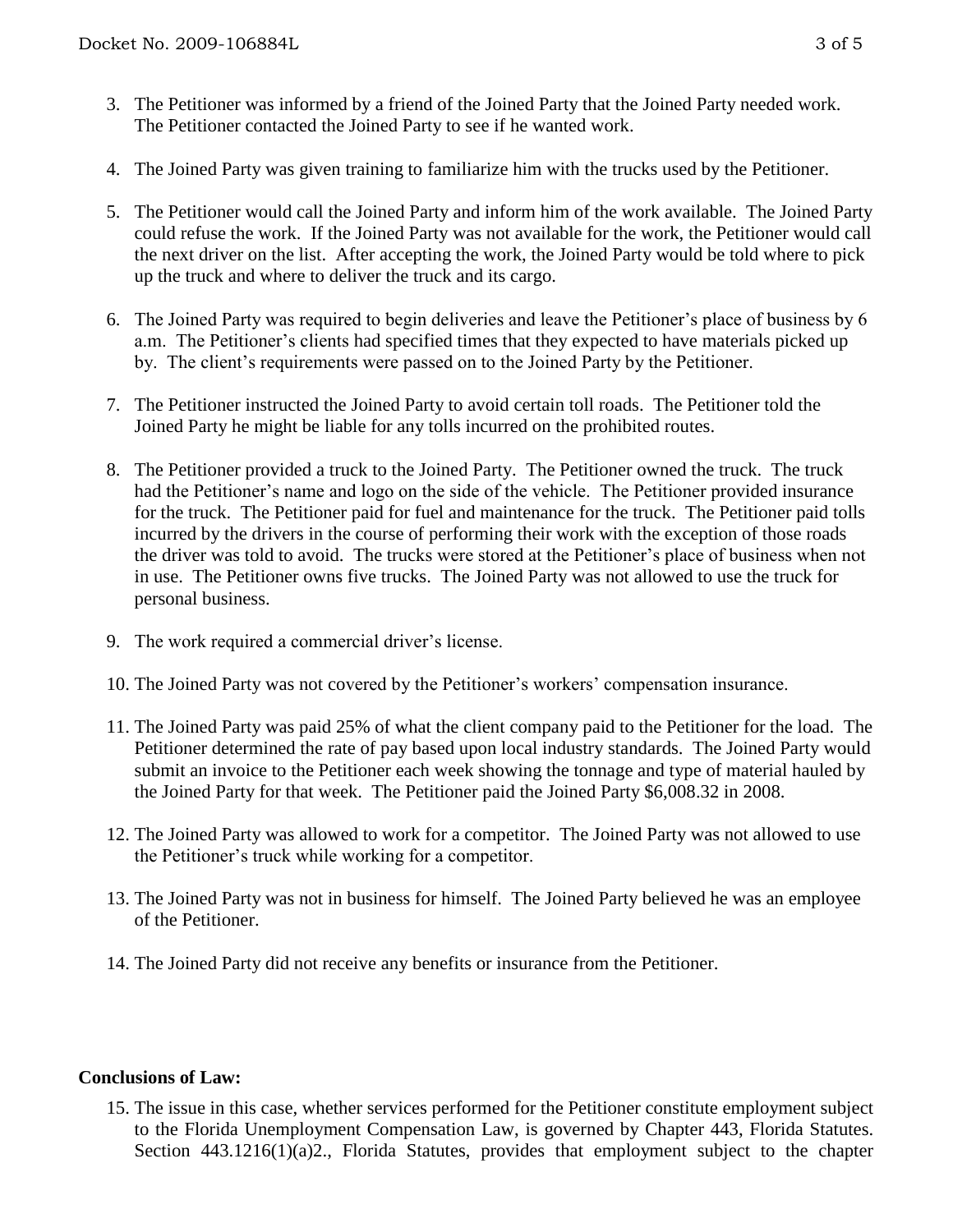includes service performed by individuals under the usual common law rules applicable in determining an employer-employee relationship.

- 16. The Supreme Court of the United States held that the term "usual common law rules" is to be used in a generic sense to mean the "standards developed by the courts through the years of adjudication." United States v. W.M. Webb, Inc., 397 U.S. 179 (1970).
- 17. The Supreme Court of Florida adopted and approved the tests in 1 Restatement of Law, Agency 2d Section 220 (1958), for use to determine if an employment relationship exists. See Cantor v. Cochran, 184 So.2d 173 (Fla. 1966); Miami Herald Publishing Co. v. Kendall, 88 So.2d 276 (Fla. 1956); Magarian v. Southern Fruit Distributors, 1 So.2d 858 (Fla. 1941); see also Kane Furniture Corp. v. R. Miranda, 506 So.2d 1061 (Fla. 2d DCA 1987).
- 18. Restatement of Law is a publication, prepared under the auspices of the American Law Institute, which explains the meaning of the law with regard to various court rulings. The Restatement sets forth a nonexclusive list of factors that are to be considered when judging whether a relationship is an employment relationship or an independent contractor relationship.
- 19. 1 Restatement of Law, Agency 2d Section 220 (1958) provides:
	- (1) A servant is a person employed to perform services for another and who, in the performance of the services, is subject to the other's control or right of control.
	- (2) The following matters of fact, among others, are to be considered:
		- (a) the extent of control which, by the agreement, the business may exercise over the details of the work;
		- (b) whether or not the one employed is engaged in a distinct occupation or business;
		- (c) the kind of occupation, with reference to whether, in the locality, the work is usually done under the direction of the employer or by a specialist without supervision;
		- (d) the skill required in the particular occupation;
		- (e) whether the employer or the worker supplies the instrumentalities, tools, and the place of work for the person doing the work;
		- (f) the length of time for which the person is employed;
		- $(g)$  the method of payment, whether by the time or by the job;
		- (h) whether or not the work is a part of the regular business of the employer;
		- (i) whether or not the parties believe they are creating the relation of master and servant;
		- (j) whether the principal is or is not in business.
- 20. Comments in the Restatement explain that the word "servant" does not exclusively connote manual labor, and the word "employee" has largely replaced "servant" in statutes dealing with various aspects of the working relationship between two parties. In Department of Health and Rehabilitative Services v. Department of Labor & Employment Security, 472 So.2d 1284 (Fla. 1<sup>st</sup> DCA 1985) the court confirmed that the factors listed in the Restatement are the proper factors to be considered in determining whether an employer-employee relationship exists. However, in citing La Grande v. B&L Services, Inc.,  $432$  So.2d  $1364$ ,  $1366$  (Fla. 1<sup>st</sup> DCA 1983), the court acknowledged that the question of whether a person is properly classified an employee or an independent contractor often cannot be answered by reference to "hard and fast" rules, but rather must be addressed on a case-by-case basis.
- 21. The evidence presented in this case reveals that the Petitioner controlled the time, place, and means of the work. The Petitioner would determined what time the Joined Party had to report to work, what materials were to be carried, and where those materials would be carried. The Petitioner controlled the route of the Joined Party to the extent that the Joined Party was instructed to avoid certain toll roads for fear of financial penalty.